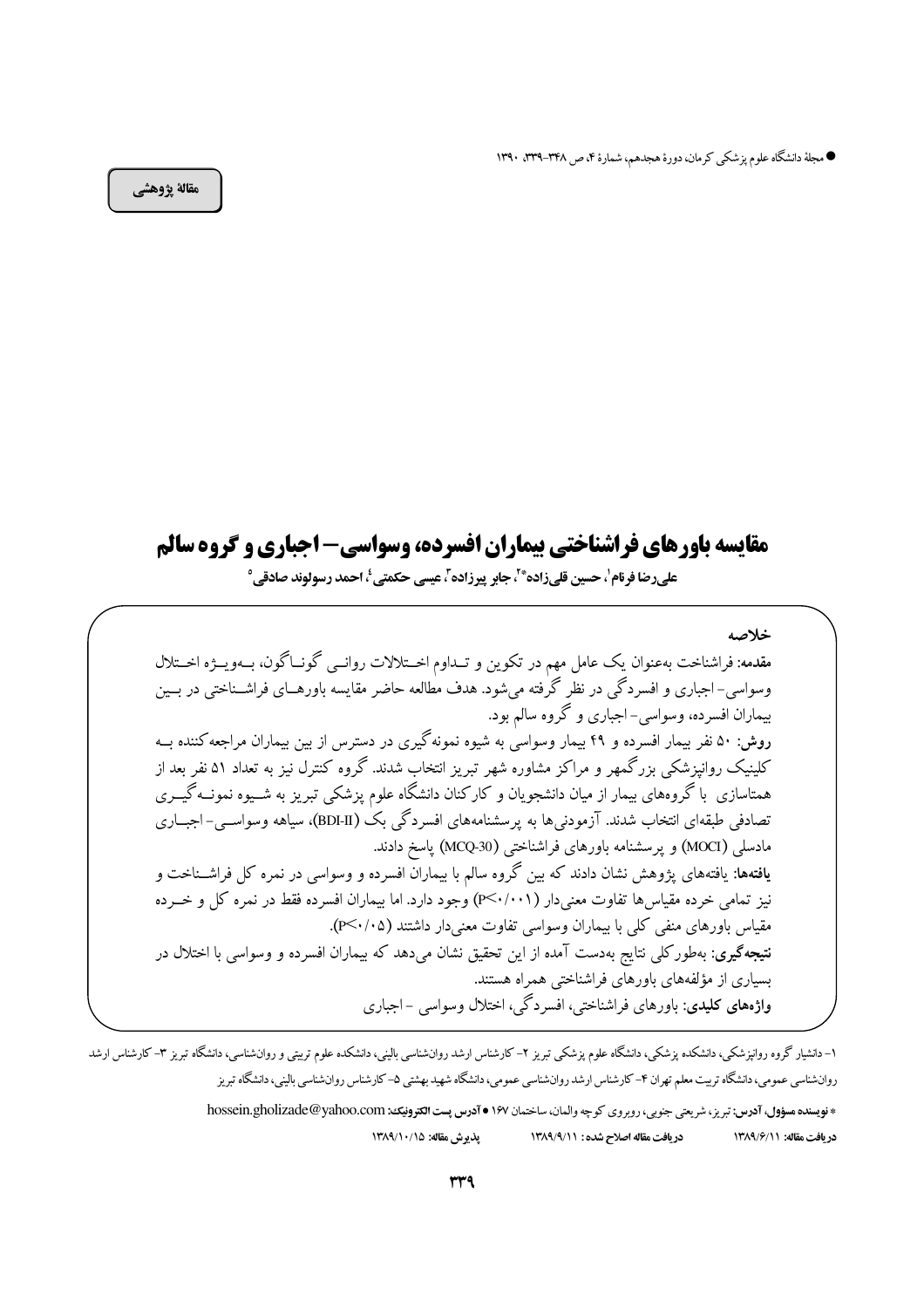علاوه بر این راچمن (Rachman) نشان داد که برخــی افــراد وسواسي-اجباري (Obsessive Compulsive Disorder: OCD) از آمیختگی فکر – عمل رنج میبرند که نشاندهنده این باور است که افکار می توانند وقایع را تحت تأثیر قراردهند و با عمل برابرند (۷). بر این اساس ابتدا ولز و مــاتیوس (۸) و سيس ولز (٩) نقش فراشناخت در اختلالات رواني بهويژه OCD را دوباره فرمــول(بنــدي كردنــد. مــدل فراشــناختي OCD که بـا عنـوان «کـنش اجرایـی خـود نظـم.بخـش (Self-Regulatory Executive Functions: S-REF) شـــــــناخته می شود (۸)، بر این فرض استوار است که افکار وسواسی نتیجه تفسیر منفی باورهای فراشناختی در مورد معنی و یــا پیامد خطرناک یک فکر یا افکار ویژه است. بر این اساس سیستم فراشناختی برای تنظیم خود به وسیله معانی باورهای مربوط به خود، شکل گرفته است. تحریــف در باورهــای .<br>فراشناختی بر معانی و کارکرد شناخت تأثیر مــی *گــذ*ارد. بنابراین نقص در کارکرد S-REF در تنظیم مــؤثر، ممکــن است منجر به افکار نشخواری و نگرانی فعال شود. بر اساس اين مدل يرسشنامه فراشناخت (MCQ) بهوجود آمــد (١٠). عامل های فراشناختی که توسـط ایــن پرســشنامه ســنجیده مي شود رابطه مثبتي با علايم وسواســي -اجبــاري (١١) و افسر دگی (۱۲) دارند.

بر اساس مدل فراشناختی فرد مبتلا به اختلال وسواس در پاسخ به یک برانگیزاننده که معمولاً یک فکر، احساس یــا ميل ناخواسته است، پريشان و مضطرب مي شود. وقوع افكار مزاحم، باورهای فراشناختی فرد درباره معنا و اهمیــتّ ایــن افکار را فعال میسازند (۱۳). باورهای فراشناختی شامل دو حیطه محتوایی گسترده هستند. باورهای فراشناختی مثبت به فواید و سودمندی درگیر شدن در فعالیــتهــای شــناختی مربوط می شود. مانند: «متمرکز شدن بر تهدید مفید است» و «نگرانی درباره آینده به من کمک می کند تــا از خطــر اجتناب كنم». باورهاى فراشناختى منفى باورهـايى هــستند که به کنترلناپــذیری، معنــی، اهمیــت و خطــر افکــار و

مقدمه

نظریههای شناختی در مورد اخـتلالات هیجــانی نظیــر نظريه طرحواره (schema theory)بر اين اصل مبتنى هستند كه اختلالات روانی با آشفتگی در تفکر همراه است، بهویـــژه، اختلالاتی مانند اضطراب و افسردگی با افکار منفی خودکار و تحریف درتفسیر محـرکهـا و رویـدادهـا مــشخص می شود (۱). در حالیکه شناخت درمــانی، اغلــب محتــوای افکار را مد نظر دارد، چگونگی تفکر افراد بعد مهمی است که تلویحاتی را بـرای اخــتلالات روانشــناختی و بهبــود در بـــــــر دارد. مـــــــدل اخــــــتلال هيجــــــاني ولــــــز و مـــــاتيوس (Wells & Mathews) مـــــستقيماً فراشـــــناخت (metacognition)و شکل تفکر را با آسیب پذیری هیجــانی و تداوم اختلال هيجاني پيوند مي دهد (١). فراشناخت عبــارت است از فرایند فکر کردن در مورد «فکر کردن»، دانــستن در مورد آنچه میدانیم و آنچه نمیدانیم و توانـایی کنتــرل افکار خویشتن. بهعبارت دیگر فراشناخت بــه ســاختارهای روانشناختی، دانش وقایع و فرایندهایی که در کنترل، تغییر و تفسیر تفکر درگیرند، میپردازد (۲). پژوهشهــا نــشان دادهاند که سه بعد از فراشناخت با بدکارکردی روانشناختی مرتبط میباشد. این سه بعد باورهای منفی در مورد نگرانسی معطوف به کنترلناپسذیری و خطـر، اطمینــان شــناختی و باورهای مرتبط با نیاز بــه کنتــرل افکــار مــیباشــند (۳). فراشناخت به عنوان یک عامل مهــم در تکــوین و تــداوم اختلالات رواني گوناگون، بــهويـــژه اخـــتلال وسواســـي – اجباری (۴) و افسردگی (۳)، در نظـر گرفتــه مــیشــود. پژوهشگران مدلهای شناختی مختلفی را برای تبیین منشأ و علتشناسی علایم وسواسی –اجباری بهوجود آوردهاند و بر تفسیر یا ارزیابی افکار مزاحم و باورها در مورد اهمیت این افكار تأكيد كردهاند (۵). سالكوفسكي (Salkofskis) از اولين کسانی بود که پیشنهاد کرد افراد دارای باورهای ناکارآمد وسواسی، درگیر افک|ر ســرزنش و مــسؤولیت در مــورد آسیبهای اتفاق افتاده برای خود و دیگـران هــستند (۶)،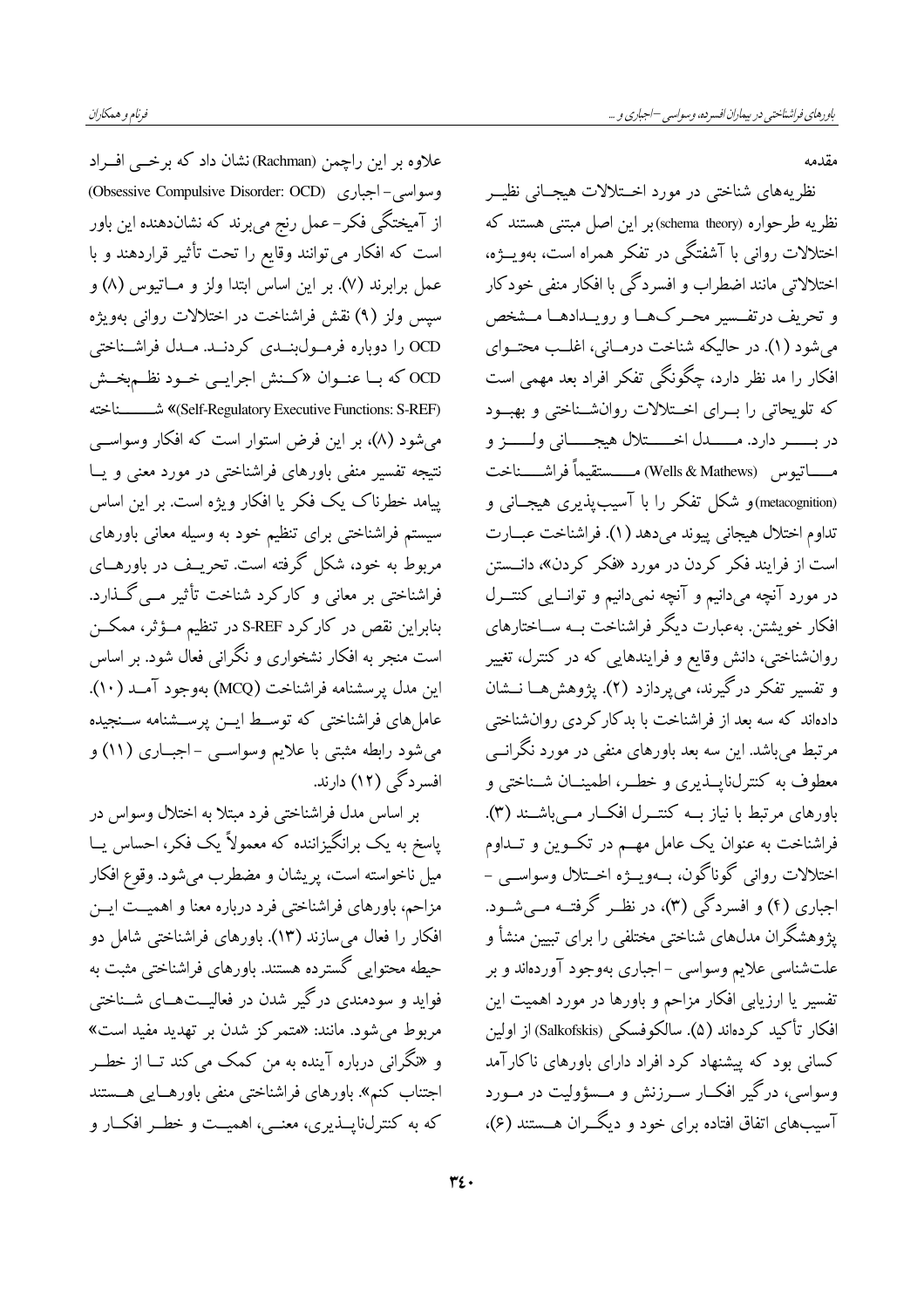تجربههای شناختی مربوط می شـوند. ماننــد: «اگــر افکــار خصمانهای داشته باشم ممکن است بر خلاف میلم به آنهــا عمل کنم» (۸). در مطالعهای عنوان شده که بیماران OCD و GAD در دو مؤلفه از مقياس MCQ به نــامهــاي «غيرقابــل کنترل بودن نگران<sub>ی</sub> و خطر» و «باورهای منفــی در مــورد افکار»، بهطور معنی داری بــا گـــروه بهنجـــار و اخـــتلالات هیجانی دیگر تفاوت دارند (۱۰). بر اساس پژوهشی دیگــر وقتی که همپوشی بین نگرانی و علایم وسواسی –اجبــاری کنترل شود، شواهدی از ویژگی و تفاوت الگوی باورهای فراشناختی بهعنوان پیشیینی کننده نگرانی در مقابل علایم وسواسی اجباری ظاهر میشود (۴). همچنین عنوان شده که بین رفتارهای وسواسی با باورهای فراشناختی ارتباط وجود  $L(f)$  دار د

همچنین برخی از پژوهشها شواهدی از نقش باورهای فرا شناختی در افسردگی یک قطبی را نشان دادهاند، اگر چه تحقیقات در این زمینه نسبت بــه اخــتلالات OCD کمتــر گزارش شده است. بهعنوان مثال ارتباط باورهای فراشناختی مثبت در مورد نشخوار فکری از جمله «من سعی مــی کــنم برای مشکلاتم پاسخی پیدا کنم» و «من نیاز دارم این افکار را در ذهنم برای پیش گیری از اشــتباهات آینــده نــشخوار کنم» با سطوح بالای نشخوار فکری (۱۵) و با نشانهشناسی افسر دگی (۱۶) نشان داده شده است.

در پژوهشی نــشان داده شــده کــه فقــدان اعتمــاد بــه مهارتهای شناختی با افسردگی ارتباط دارد. در این مطالعه تلاش شده اثرات افسردگی روی مهارتهــای شــناختی و فراشناختی تشخیص داده شود و نتایج پــژوهش نــشان داده که افسردگی شدید با نواقص عملکردی واقعی و همچنین با ناکارآمدی در دانش فراشناختی و بازبینی عملکرد ارتبــاط  $L(Y)$  دار د

یافتههای یژوهش دیگری نیز نشان داده که فراشناخت ارتباط مثبت و معنیداری با هیجــان منفــی (افــسردگی و اضطراب) دارد (٣). در ارتباط با اين يافتههــا، راهبردهــاي

دورة هجدهم، شمارة ٤

درمانی متعددی توسعه یافتهاند تــا بــاورهــای فراشــناختی ناسازگار را تغییر دهند (۱۸) وتحقیقات نشان دادهاند که این درمانها در کاهش علایم مؤثر بودهاند (۱۹).

با توجه با مطالب گفته شده هـــدف پـــژوهش حاضـــر مقايسه باورهاي فراشناختي بيماران وسواسي- اجباري بـا بيماران افسر ده اساسي (Major Depression Disorder: MDD) مي باشد. وجود تفاوت هـاي بــارز و اساســي در باورهــاي فراشناختی این دو اختلال می تواند راهنمسایی باشــد بــرای رواندرمان گرانی که از درمــانهــای فراشــناختی اســتفاده می کنند تا بتوانند این تفاوتها را در زمینه درمان نیز اعمال نمايند.

روش بررسی نــوع مطالعـــه در ايـــن پـــژوهش از نـــوع توصـــيفي و علّی- مقایسهای میباشد. جامعه آماری پژوهش حاضــر را بیماران افسرده اساسی و وسواسی- اجباری مراجعه کننده به درمانگاه روانپزشکی بزرگمهر و مراکز مشاوره شهر تبریز تشکیل میدادند، که از بین این بیماران ۵۰ نفر بیمار افسرده (۳۳ زن و ۱۷ مرد) و ۴۹ بیمار دچار وسواس (۳۱ زن و ۱۸ مرد) به شیوهٔ نمونه گیری در دسترس انتخاب شدند. شرایط اصلی ورود به طرح داشتن افسردگی اساســی بــر اســاس مصاحبه بساليني سـاختار يافتــه بــراي اخــتلالات عــاطفى (Structural interview for affective disorders) و يو مستشنامه افسردگی بک (بــرای گــروه افــسرده)، داشــتن اخــتلال وسواسي-اجباري بر اساس مصاحبه باليني سـاختار يافتــه روانپزشک یا روانشناس بالینی و پرسشنامه مادسـلی بـود. ملاک های حــذفی هــم شــامل اخــتلالات پــسیکوتیک، اختلالات شخصيتي، نداشتن اختلال رواني ديگر بهصــورت همزمان (comorbidity)، عقبِمانــدگي ذهنــبي و وابـــستگي دارویی بود. گروه کنترل نیز به تعداد ۵۱ نفر (۳۰ زن و ۲۱ مرد) از طریق همتاسازی (matching) با گروههای بیمــار در متغيرهايي مانند جنس، سن، وضعيت اقتـصادي و سـطح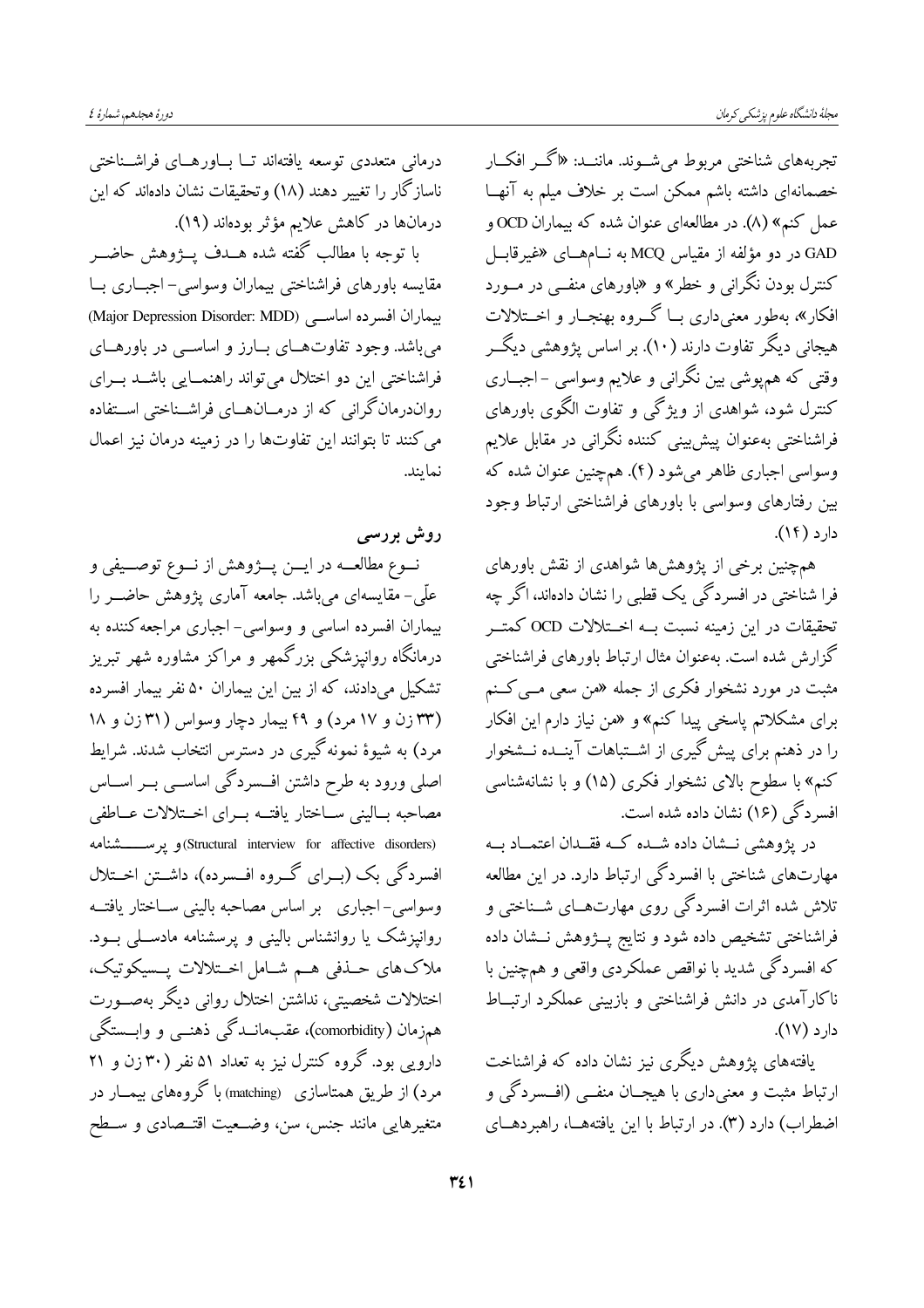تحصیلات، از میان دانشجو یان و کارکنان دانــشگاه علــوم پزشکی تبریز به شیوه نمونه گیری تصادفی طبقهای انتخاب شدند. گروه کنترل قبل از انجام دادن آزمـونهــا در يــک مصاحبه روانشناختی شرکت می کردند تا عــدم ابــتلا بــه افسر دگي، وسواسي اجباري يا ديگر اختلالات روانيزشــکي در آنها تأييد شود.

ابزارهای یژوهش

تست افسردگی بک -ویراست دوم (BDI-II): این پرسشنامه برای سنجش شدت افسردگی در سال ۱۹۶۱ توسـط بـک (Beck) و همکاران تدوین شد و در سال ۱۹۹۶ مورد تجدید نظر قرار گرفت. این مقیاس شامل ۲۱ ماده می باشــد و هــر ماده نمرهای بین صفر تا ۳ می گیرد. مشخصات روان.خی این پرسشنامه در ایران قابل قبول با ضریب آلفای ۰/۸۷ و ضریب بازآزمایی ۰/۷۴ میباشد (۲۰).

سیاهه وسواسی–اجباری مادسلی (MOCI): این پرسشنامه توسط hodjson & Rachman در سال ۱۹۷۷ بهمنظور یژوهش در مورد نوع و حیطه مشکلات وسواس تهیه شده است. این پرسشنامه شامل ۳۰ پرسش بهصورت صحیح- غلط می باشد. دامنه نمرات از صفر تا ۳۰ متغیر میباشد. افزون بر نمره کل وسواسی، پرسشنامه مادسلی شامل ۵ خرده مقیـاس وارســی (Checking) ، شستشو (Whashing) ، كندى (Returded)، شك (Doubt)و نشخوارذهني مي باشد (٢١). راچمن و هاجــسون اعتبار همگرا و پایایی با روش آزمون-آزمون مجــدد ایــن پرسشنامه را رضایتبخش گزارش کردند و اعتبار سازه این آزمون را در نمونههای بالینی و غیربـالینی تأییــد نمودنــد (۲۱). ویژگیهای روانسنجی این پرسشنامه در ایران توسط پژوهش های مختلفی رضایتبخش اعلام شدهاسـت. بــرای مثال دادفر ضریب پایایی کــل آزمــون را ۸۴٪ و روایــی همگرای آن با مقیــاس وسواســی-اجبــاری پیــل را ۸۷٪ گزارش کر ده است (۲۲).

یرمیشنامه باورهای فراشناختی (MCQ-30): یک مقیباس ۳۰ گویهای خود گزارشی اسـت کـه باورهـای افـراد در بـاره تفکرشان را میسنجد. این مقیاس بر پایه الگوی کنش اجرایی خود نظمېخش (S-REF) ولز و متيوس در باره اختلالهــاى هيجــاني و الگــوي فراشــناختي اخــتلال اضــطراب منتــشر می باشد (۲۳). این مقیاس دارای ۵ خرده مقیاس است: (۱) باورهای مثبت در بـاره نگرانــی، (۲) باورهــایی دربــاره کنترل،ناپـــذیری و خطــر افکـــار، (۳) باورهـــایی در بـــاره اطمینانشناختی، (۴) باورهایی در باره نیاز به کنترل افکار و (۵) وقوفشناختی. در زمینه روایی این پرسشنامـه دامنــه

ضریب آلفای کرونباخ برای خرده مقیماسها را ۰/۷۲ ت ۰/۹۳ و پایایی آن را ۰/۷۵ و برای خرده مقیاسها ۰/۵۹ تا ۰/۸۷ گزارش کردهاند (۲). در ایران شیرینزاده دستگیری، ضریب هم سانی درونی آن را برای کل مقیاس ۰/۹۱، برای خرده مقیاس هـای آن در دامنــه ۰/۷۱ تــا ۰/۸۷ و پایــایی بازآزمایی این ازمون را در فاصله ۴ هفته برای کل مقیــاس ۰/۷۳ و برای خرده مقیاس های آن در دامنه ۰/۵۹ تــا ۰/۸۳ گزارش کرده است (۲۴).

نتايج

جدول شماره ۱ نمرههای آزمودنیها را در سه پرسشنامه (باورهای فراشـناختی، تــست افــسردگی بــک و ســیاهه وسواسي–اجباري مادسلي) نشان مي دهد.

برای تحلیل دادههای آماری از تحلیــل واریــانس چنــد متغیره (MANOVA) استفاده شد. لامبدای ویلکز بــه دســت آمده نشان میدهد که بین میانگین سه گروه تفاوت کلــی وجود دارد ( AV/۱۹=& P<۰/۰۰۱). جدول شماره ۲ تحلیـــل واریانس چند متغیره را نشان می دهد.

همانطور که در جدول شماره ۲ مشاهده مــی شــود در تمامی مؤلفههای باورهای فراشناختی و نیز نمره کل مقیاس بین سه گروه تفاوت معنیدار وجود دارد. برای تحلیل بیشتر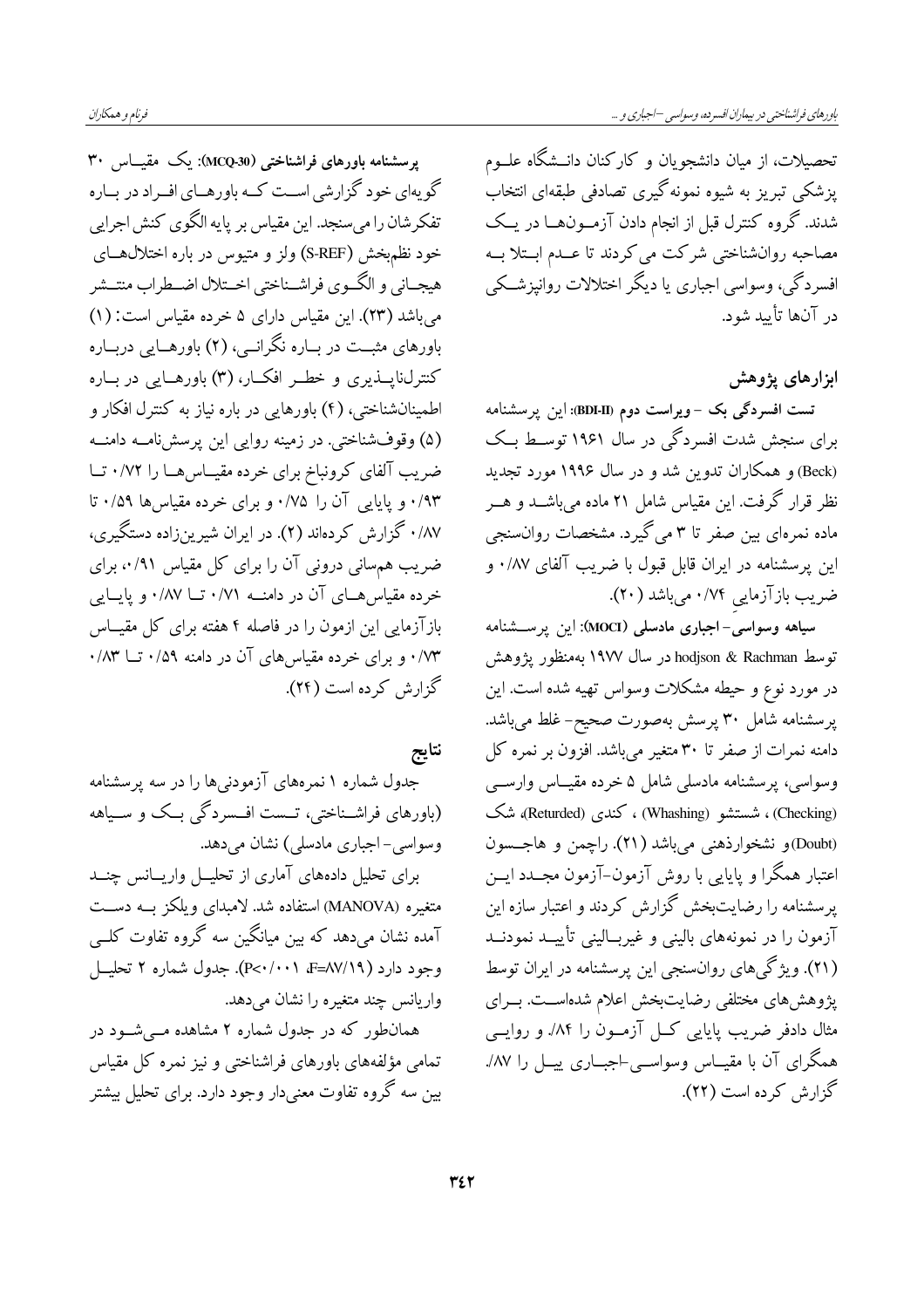دارد. همچنین بین بیماران افسرده با گروه سالم نیز در نمره کل فراشناخت و خرده مقیاسها تفاوت معنــیْ(ر آمــاری وجود داشت. اما بیماران افسرده فقط در نمره کل و خــرده مقیاس باورهای منفی کلی بــا بیمــاران وسواســی تفــاوت معنىدار داشتند (P<۰/۰۵). و فهمیدن اینکه بین کدام گروهها تفــاوت وجــود دارد از آزمون تعقیبی توکی استفاده شد (جدول ۳). با توجه به جدول شماره ۳ بین گروه ســالم و بیمــاران وسواسی- اجباری در نمره کل فراشـناخت و نیــز تمــامی خرده مقیاس ها تفاوت معنی دار آماری (P<۰/۰۰۱) وجـود

|                  | نمره وسواس                  |              | نمره افسردگی |              | نمره فراشناخت     |       | گروه           |
|------------------|-----------------------------|--------------|--------------|--------------|-------------------|-------|----------------|
| انحر اف معيار    | ميانگين                     | انحراف معيار | ميانگين      | انحر اف%عيار | ميانگين           | تعداد |                |
| $\cdot$ NV       | $\mathbf{r}/\mathbf{r}$     | ۲٬۳۲         | 9/07         | V/V          | 40/79             | ۵۱    | سالم           |
| $1/\cdot \Delta$ | $\Delta \mathcal{N} \Delta$ | 9/57         | <b>79/71</b> | 14/۳۲        | $V\Delta/\Lambda$ | ۵۰    | افسرده اساسی   |
| 9/8r             | 18/01                       | 37           | 12/40        | ۱۷           | V9/19             | ۴۹    | وسواسی– اجباری |

جلدول ۱. ویژگے های جمعیت شناختی آزمودنی ها

| منبع | متغر وابسته                               | df         | <b>MS</b>                               | F                    | P value                 |
|------|-------------------------------------------|------------|-----------------------------------------|----------------------|-------------------------|
| گروه | باورهای مثبت در مورد نگرانی               | ۲          | $\Delta \cdot \Lambda / \Lambda \Delta$ | YY/10                | $\cdot/\cdot\cdot\cdot$ |
|      | باورهایی در مورد غیرقابل کنترل بودن       | ۲          | 1.71/TV                                 | $\Lambda r/99$       | $\cdot/\cdot\cdot\cdot$ |
|      | باورهایی در مورد کفایت شناخت <sub>ی</sub> | ۲          | <b>MV/AF</b>                            | 11/٢٣                | $\cdot/\cdot\cdot\cdot$ |
|      | باورهای منفی کلی                          | ۲          | 0.9/07                                  | $\Upsilon$           | $\cdot/\cdot\cdot\cdot$ |
|      | خودآگاهي شناختي                           | ۲          | 1141/T <sub>A</sub>                     | $\mathcal{N}(\cdot)$ | $\cdot/\cdot\cdot\cdot$ |
|      | نمرہ کل                                   | ۲          | $V\Delta\Delta\Lambda\cdot\Delta$       | 99/99                | $\cdot/\cdot\cdot\cdot$ |
|      | باورهای مثبت در مورد نگرانی               | 14V        | 10/17                                   |                      |                         |
| خطا  | باورهایی در مورد غیر قابل کنترل بودن      | <b>IFV</b> | 17/7                                    |                      |                         |
|      | باورهایی در مورد کفایت شناخت <u>ی</u>     | 14V        | $Y \cdot \mathcal{N}$                   |                      |                         |
|      | باورهای منفی کلی                          | 14V        | 14/09                                   |                      |                         |
|      | خودآگاهي شناختي                           | 14V        | 17/9                                    |                      |                         |
|      | نمرہ کل                                   | 14V        | $11/\cdot 7$                            |                      |                         |

جلول ۲. تحلیل واریانس چندمتغیره باورهای فراشناختبی پرحسب گروهها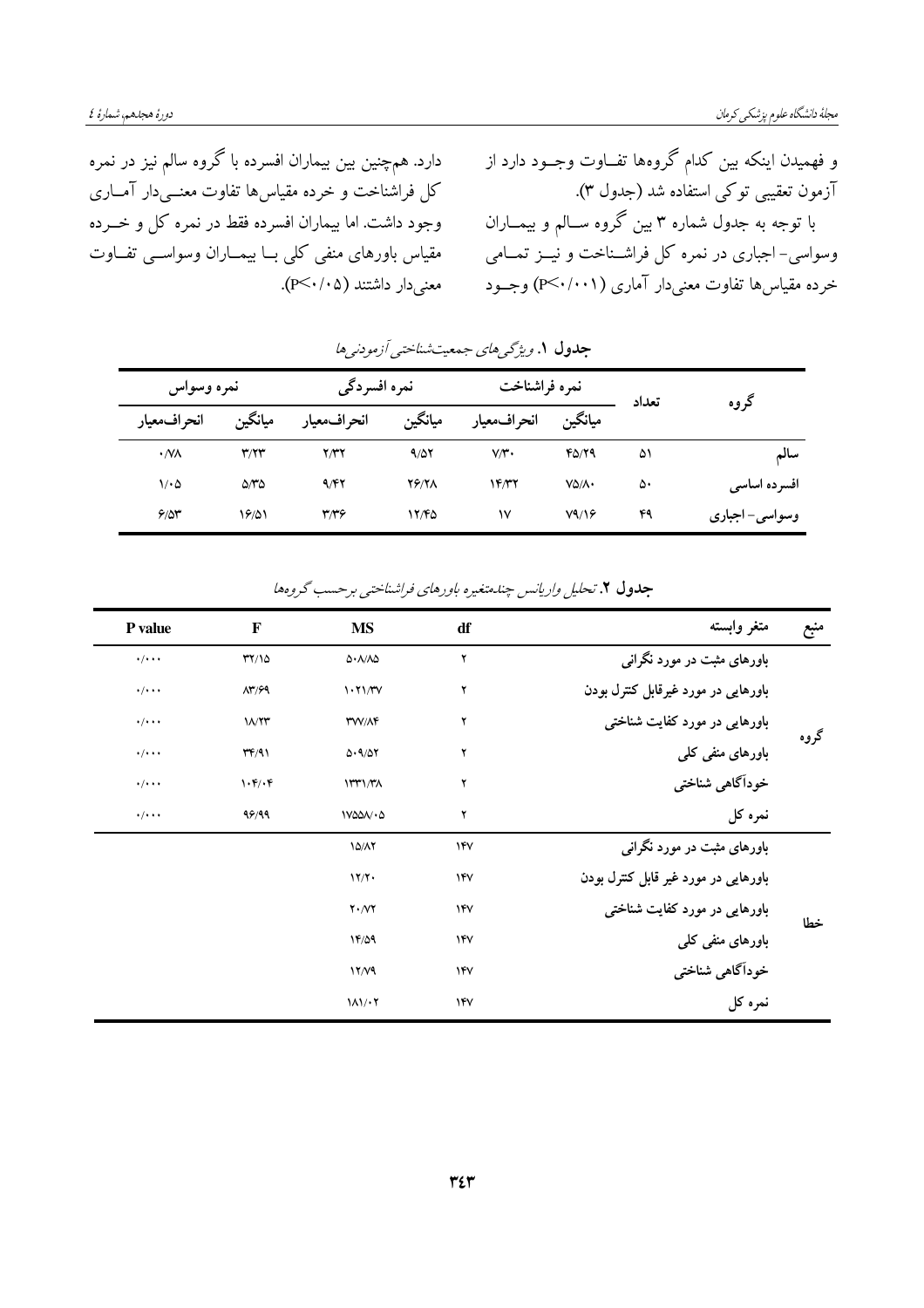| متغير وابسته                          | گروه i | گروه j | تفاوت ميانگين            | خطای معیار         | P value                        |
|---------------------------------------|--------|--------|--------------------------|--------------------|--------------------------------|
| باورهای مثبت در مورد نگرانی           | افسرده | وسواس  | $-\cdot/\Lambda$ ٩       | $\cdot$ / $\vee$ 9 | $\cdot/\Delta \cdot 7$         |
|                                       | افسرده | سالم   | ۵                        | $\cdot$ / $\vee$   | $\cdot/\cdot\cdot$             |
|                                       | وسواس  | سالم   | $\Delta/\Lambda$ ٩       | $\cdot$ / $\vee$ 9 | $\cdot/\cdot\cdot\cdot$        |
| باورهای در مورد غیرقابل<br>كنترل بودن | افسرده | وسواس  | $-199$                   | $\cdot/\sqrt{2}$   | .911                           |
|                                       | افسرده | سالم   | V/FF                     | .799               | $\cdot/\cdot\cdot\cdot$        |
|                                       | وسواس  | سالم   | $\mathcal{N}$            | .799               | $\cdot/\cdot\cdot\cdot$        |
| باورهایی در مورد کفایت<br>شناختى      | افسرده | وسواس  | $\cdot$ /۴۳              | $\cdot$ /9)        | $\cdot/\mathcal{M}$            |
|                                       | افسرده | سالم   | F/9r                     | $\cdot$ /9.        | $\cdot/\cdot\cdot\cdot$        |
|                                       | وسواس  | سالم   | $f/\Delta$ .             | $\cdot$ /9)        | $\cdot/\cdot\cdot\cdot$        |
| باورهای منفی کلی                      | افسرده | وسواس  | $-1/9$ ۴                 | $\cdot$ /V)        | $\cdot$ / $\cdot$              |
|                                       | افسرده | سالم   | <b>V/W</b>               | $\cdot$ /V)        | $\cdot$ / $\cdot$              |
|                                       | وسواس  | سالم   | $\sqrt{\sqrt{}}$         | $\cdot$ /V)        | $\cdot/\cdot\cdot\cdot$        |
| خودآگاهی شناختی                       | افسرده | وسواس  | $-\cdot$ /۲ $\Lambda$    | $\cdot$ /V $\circ$ | $\cdot$ /9٢                    |
|                                       | افسرده | سالم   | $\Delta/\Upsilon\Delta$  | $\cdot$ /V $\circ$ | $\cdot/\cdot\cdot\cdot$        |
|                                       | وسواس  | سالم   | $\Delta$ / $\mathcal{F}$ | $\cdot$ /V $\circ$ | $\cdot/\cdot\cdot\cdot$        |
| نمرہ کل                               | افسرده | وسواس  | $-1/9$ F                 | $\cdot$ /V)        | $\cdot$ / $\cdot$ $\uparrow$ \ |
|                                       | افسرده | سالم   | <b>V/W</b>               | $\cdot$ /V)        | $\cdot/\cdot\cdot\cdot$        |
|                                       | وسواس  | سالم   | 9/11                     | $\cdot$ /V         | $\cdot/\cdot\cdot\cdot$        |

**حلدول ۳**. آزمون تعقیبے توکیے پاورهای فراشناختبے پرحس*پ گ*روہ ها

معتقدند این پاسخها میتوانند بــه آنهــا کمــک کننــد تــا خطرهای ارزیابی شدهای را که به واسطه افکـار وسواســی بوجود آمدهاند به حداقل برســانند (١٨). یکــی از اشــکال وسواس فکري- عملــي تمايــل بــه تمرکــز توجــه روي فرایندهای تفکر است که خودآگاهی شناختی (عامل پنجم در پرسشنامه فراشناخت) را افزایش می دهد و باعث کشف افکار ناخواسته و یا شروع شدن افکار مزاحم میگردد (۱۸). افرادی که معتقدند نگرانی غیرقابل کنترل است (عامل اول در پرسشنامه فراشناخت) و باورهایی درباره کنترل کـردن افکار دارند (عامل دوم در پرسشنامه فراشناخت) معمولاً از راهبردهای مقابلهای ناسازگارانهای استفاده می کنند (بهعنوان مثال، الگوی تفکیر دوری، اجتنساب و سبر کوب افکبار). استفاده از این راهبر دها موجب در دستر س تر بودن مفــاهیم

بحث

هدف پژوهش حاضر مقایسه باورهــای فراشــناختی در بین بیماران افسرده، وسواسی-اجباری و افــراد ســالم بــود. یافتههای یژوهش حاضر نشان دادند که بین گروه ســالم و بیماران وسواسی- اجباری در نمره کل فراشـناخت و نیــز تمامي خرده مقياسها تفاوت معنىدار وجود دارد. اين يافته با يافتههاي ولز و يايــاجرجيو (Wells & Papageorigiou)كــه نشان دادند باورهای منفی در مورد غیر قابل کنتــر ل بــودن و خطر با آسيب شناختي و افكار وسواسي ارتباط دارد (۴) و نيز با یافتههــای برخــی پژوهــشگران دیگــر هــمســو اســت (۸،۱۰،۱۱،۱۳،۲۴،،۲۵). افکار وسواسی، باورهای فراشناختی را در ارتباط با معنای فکر فعال می کنند. در این زمان افــراد باورهایی درباره مفید بودن یاسخهای رفتــاری دارنــد کــه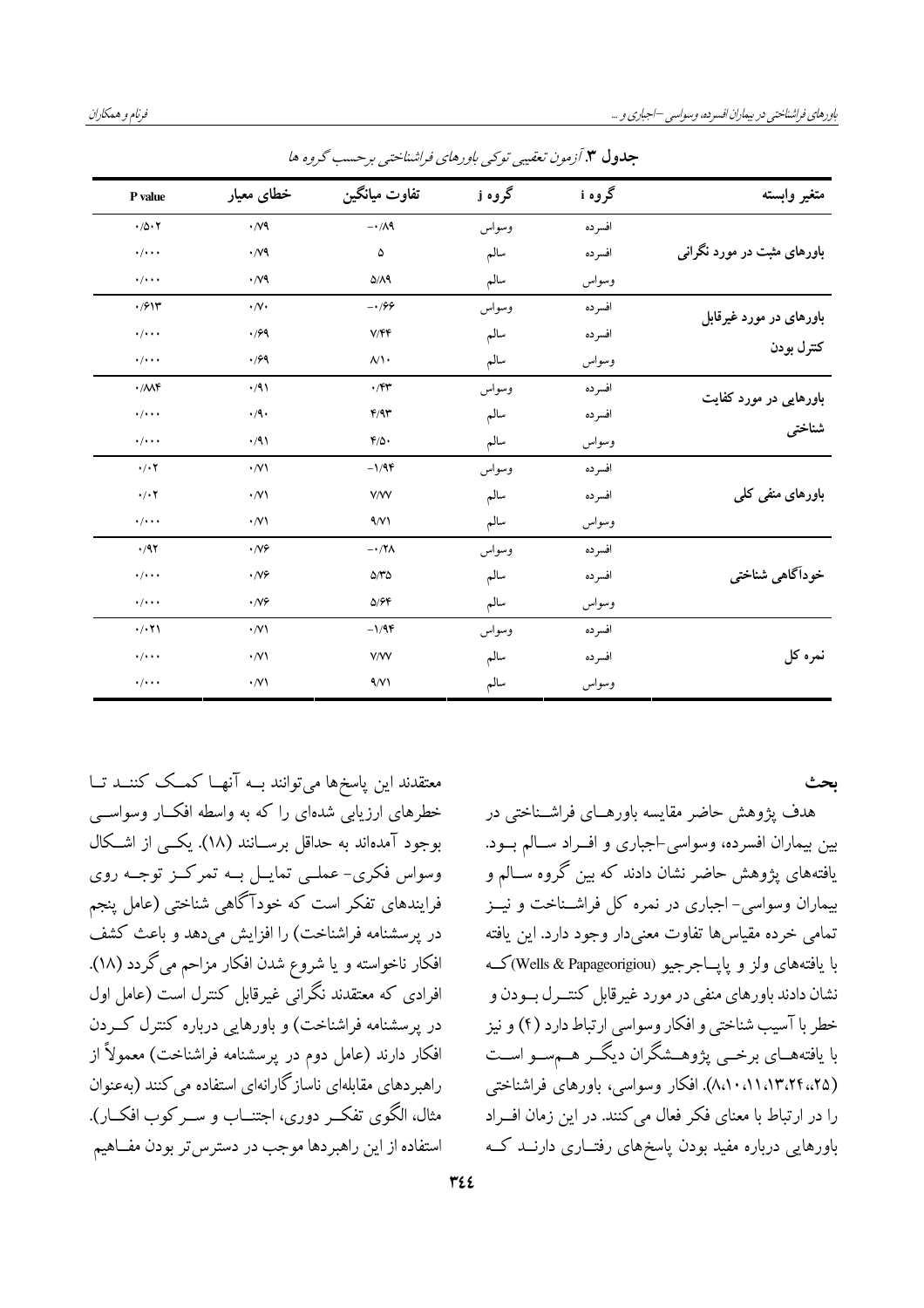دورة هجدهم، شمارة ٤

تهدید در پر دازش و تشدید استرس و هیجانات منفی می شود. در حقيقت اين فرآيندها باعث مي شوند افراد تهديلدهاي محیطی را بیشتر بر آورد کرده و توانایی مقابلهای خود را ناچیز تلقی کنند که نتیجهی آن تداوم اختلال روانی میباشد (۳).

همچنین بین بیماران افسرده با گروه سالم نیز در نمــره كل فراشناخت و خرده مقياسها تفاوت معنــي دار آمــاري وجود داشت. اين يافته نيــز بــا برخــي مطالعــات پيـــشين هماهنگ میباشد (۳،۱۶،۱۷). در تبیین این یافته مــیتــوان گفت که فراشناختها نقش مهمبی در انتخــاب و تــداوم راهبر دهای مقابلهای ناکار آمد بازی می کننــد و در حقیقــت استفاده از راهبردهای مقابله ای ناکارآمد باعث شکل گیری و تداوم اختلالات رواني مي شود. در اين رابطه برخي معتقدند که باورهای فراشناختی نقش میانجی بین ادراک اســترس و بروز هيجانات منفي را بازي مي كنند (٢۶). نتــايج يــژوهش دیگری نیز بیانگر این است که باورهای منفی فراشناختی در مورد کنترل،ناپذیری و خطر، با تداوم استرس رابطهی مثبت و معنیداری دارد (۲۷). در تبیین این یافته میتوان گفت کـه باور کنترلناپذیری و خط رب به باورهـای فـرد در مـورد کنترل،ناپذیری افکار و اینکه افکار باید به منظـور عملکـرد خوب و بهرهمندي از سلامتي كنترل شوند، مربوط مي شود. از اين رو وجود اين باور فراشناختي باعث مي شود افراد احساس كنترل شخصي كمترى داشته باشند و در نتيجه اين امر باعث افزايش اضطراب و افسردگي در آنها مي شود. از سوي ديگر باور فراشناختي کنتر ل&نا پذيري و خطر باعث مي شود افراد در مورد تواناییها و شایستگیهای خود تردید بیشتری داشــته باشند که این مسأله در سلامت روانبی آنهسا تــأثیر منفــی می گذارد (۲۸). یافته دیگر این پژوهش این بود که بیماران افسرده فقط در نمره کل و خرده مقیاس باورهــایی منفــی کلی با بیماران وسواسی تفاوت معنیدار دارنــد کــه نــشان می دهد در اغلب مؤلفههای باورهـای فراشــناختی بیمــاران افسرده مشابه با بیماران وسواسی-اجباری هستند.

بهطور کلی می توان گفت باورهای فراشناختی و بهطــور خاص باور فراشناختی کنترل،ناپذیری و خطرناک بسودن از

طریق تأثیر بر انتخاب راهب د مقابلــه ای و ادراک فــرد از تواناییهای خود با تـداوم آسـیبشناسـی روانـی ارتبـاط دارند (٢٨).

## نتىحەگىرى

بر پایه یافتههای این پژوهش و به لحاظ کاربرد بــالینی می توان به بیماران آموزش داد تا باورهای فراشناختی خود را تغییر داده و در نتیجه از سلامت عمـومی و روانــی بیــشتری برخوردار شوند. شیوههای درمـانی بایــد در راسـتای تغییــر ارزیابی ها و باورهای منفی بیماران در زمینه نگرانی و فراهم ساختن راهبردهای جانشین برای مقابله با تهدید باشد. بنابراین بیش از هرچیز بایستی ارزیایی ها و باورهای منفی در زمینــه غیرقابل کنترل بودن نگرانی اصلاح شود. باید فرانگرانــی و افکار منفی در بارهٔ خطرناک بودن نگرانی، مرکــز اهــداف اصلاحي قرار گيرند. وقتــي ايــن باورهــا و ارزيــابي@ــاي فراشناختی بهطور مؤثری بهبود یافت، سپس درمانگر باید به فرمولبندی و چالش با باورهای مثبت در بارهٔ نگرانی بپردازد و بالاخره باید راهبردهای جانشینی برای ارزیابی تهدید معرفی شوند (٢٩). همچنین از آنجا که ایــن بیمــاران معمــولاً از راهبردهای مقابلهای ناسازگارانه استفاده می کنند بهتر اســت در درمان این بیماران شیوههای مقابلهای سازگارانه به آنهــا آموزش داده شود.

این یژوهش نیز ماننــد اغلــب پـــژوهشهــای دیگـــر محدودیتهایی داشت که تعمیم یافتهها را با مشکل مواجه میسازد. برای مثال میتوان به حجم کــم نمونــه، تــصادفی نبودن نمونه گيري و برابر نبودن تعداد زن و مرد اشاره كرد.

سیاسگزاری در پایان از معاونت محترم پژوهشی دانشگاه علوم پزشکی تبریز و گروه پژوهشی روانپزشکی و علوم رفتاری که حمایت مالی طرح را برعهده داشتند تشکر و قدردانی می گردد.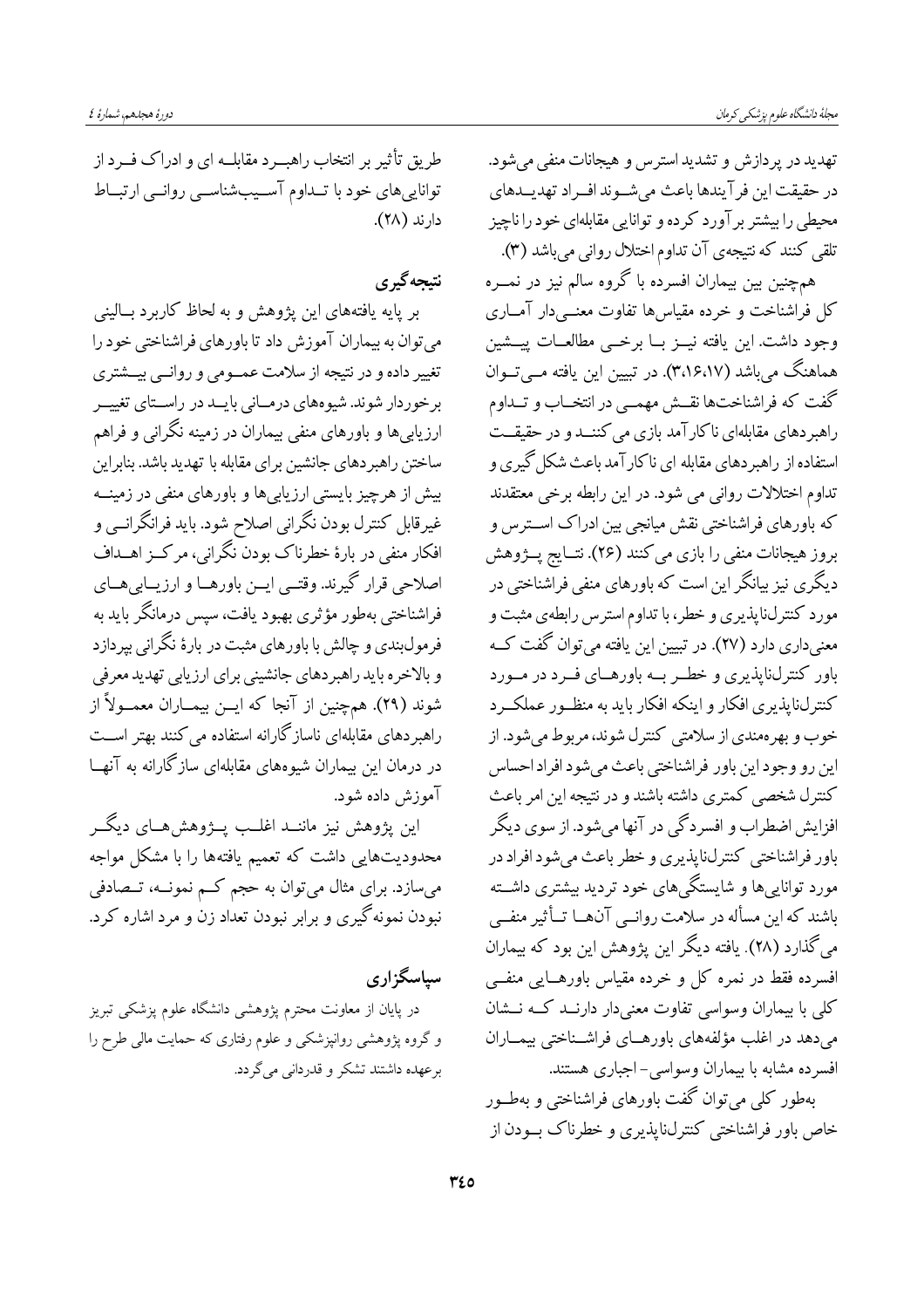### Comparison of Metacognitive Beliefs in Depressed, Obsessive - Compulsive and Healthy Groups Farnam A.R., M.D.<sup>1</sup>, Gholizadeh H., M.A.\*<sup>2</sup>, Pirzadeh J., M.A.<sup>3</sup>, Hekmati I., M.A.<sup>4</sup>, Rasulvand Sadeghi A., B.A.<sup>5</sup>

1. Associate Professor, Psychiatric Dep., School of medicine, Tabriz University of Medical Sciences, Tabriz, Iran

2. Master of Clinical Psychology, Dep. of Psychology, Tabriz University, Tabriz, Iran

3. Master of General Psychology, Dep. of Psychology, Tarbiat Moaalem University, Tehran, Iran

4. Master of General Psychology, Shahid Beheshti University of Medical Sciences, Tehran, Iran

5. Bachelor of Clinical Psychology, Tabriz University, Tabriz, Iran

\* Corresponding author; e-mail: hossein.gholizade@yahoo.com

(Received: 2 August 2 010 Accepted: 5 Jan 2011)

### Abstract

Background & Aims: Metacognition is considered as an important factor in the genesis and continuation of various psychological disorders, particularly obsessive-compulsive disorder and depression. The aim of this study was comparison of Metacognitive beliefs in Major depression disorder (MDD), obsessive-compulsive disorder (OCD) and healthy groups.

Methods: A total of 50 depressive patients and 49 OCD patients were selected by available sampling from the patients referred to psychiatric clinic of Bozorgmehr and consulting centers of Tabriz. The control group consisted of 51 matched individuals selected from students and staff of Tabriz University of Medical Sciences. All patients were asked to complete Beck Depression Inventory (BDI-II), Maudsley obsessivecompulsive Inventory (MOCI) and Metacognitive Questionnaire (MCQ-30).

Results: Both OCD and MDD groups showed significant difference with healthy group in metacognition total score and all subscales (P<0.001). MDD group had a significant difference with OCD group only in general negative beliefs and metacognition total score (P<0.05).

Conclusion: Overall, the results of this study indicate that depression and obsessive- compulsive disorder are associated with disturbed Metacognitive beliefs.

Keywords: Cognition, Depression, Obsessive-compulsive disorder

Journal of Kerman University of Medical Sciences, 2011; 18(4): 339-348

#### **References**

- 1. Biabangard S. Metacognitive and cognitive therapy. J New Cog Sci 2002; 4: 10-18 [Persian].
- 2. Wells A, Cartwright-Hatton S. A short form of the metacognitions questionnaire: properties of the MCQ 30. Behav Res Ther 2004; 42(4): 385–96.
- 3. Spada MM, Nikcevic AV, Moneta GB, Wells A. Metacognition, perceived stress, and negative emotion. Personality and Individual Differences 2008; 44(5): 1172– 81.
- 4. Wells A, Papageorgiou C. Relationships between worry, obsessive–compulsive symptoms and meta-cognitive beliefs. Behav Res Ther 1998; 36(9): 899–913.
- 5. Jacobi DM, Calamari JE, Woodard JL. Obsessive–compulsive disorder beliefs, meta-cognitive beliefs and obsessional symptoms: relations between parent beliefs and child symptoms. Clinical Psychology and Psychotherapy 2006; 13(3): 153–62.
- 6. Salkovskis PM. Cognitive-behavioral factors and the persistence of intrusive thoughts in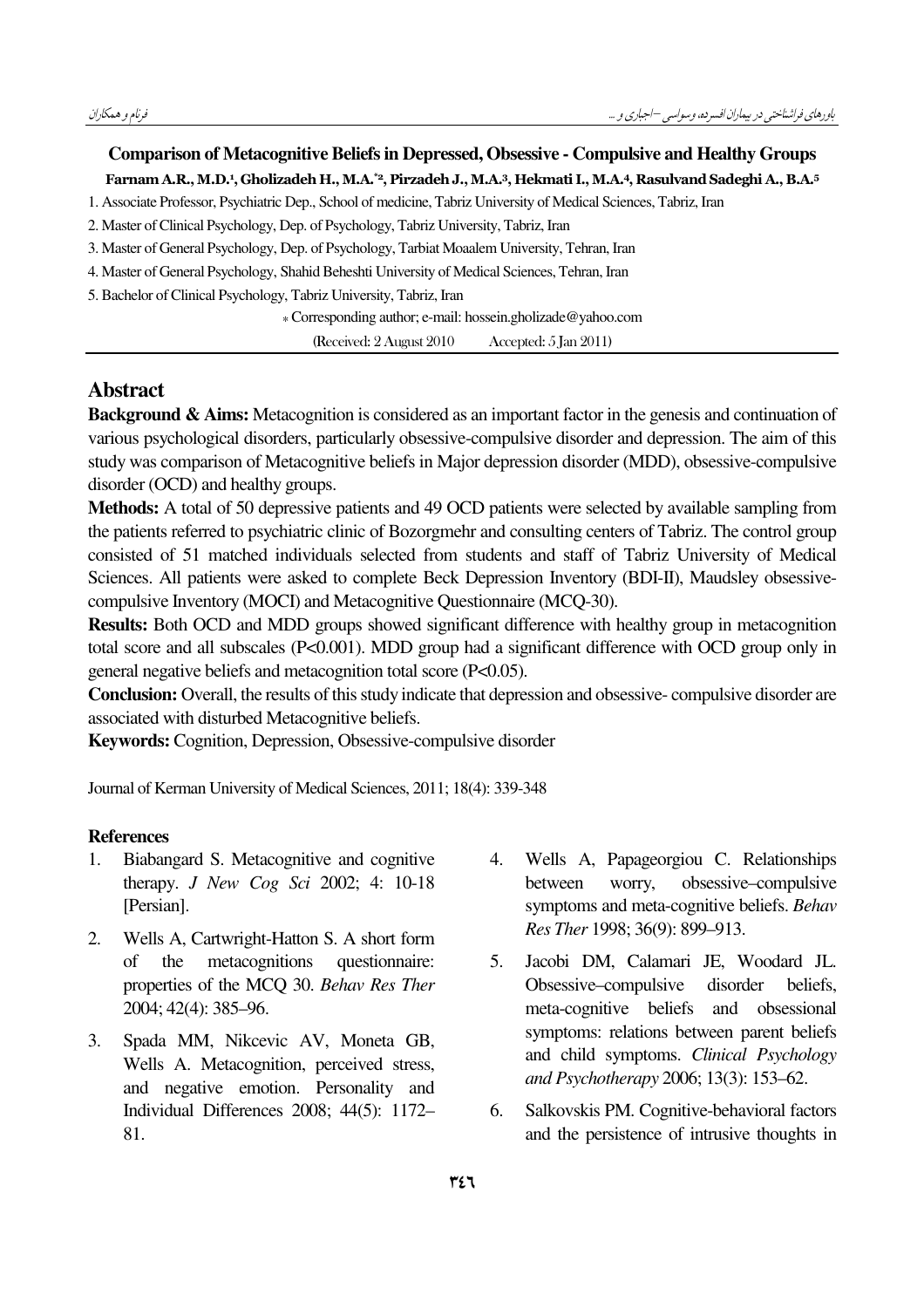obsessional problems. Behavior Research and Therapy 1989; 27(6): 677–82.

- 7. Rachman S. Obsessions, responsibility and guilt. Behav Res Ther 1993; 31(2): 149–54.
- 8. Wells A, Mathews G. Attention and emotion: a clinical perspective. Hove, UK, Erlbaum, 1994, PP 145-6.
- 9. Wells A. Cognitive therapy of anxiety disorders: a practice manual and conceptual guide. Chichester, England, Wiley, 1997, PP 132-4.
- 10. Cartwright-Hatton S, Wells A. Beliefs about worry and intrusions: the meta-cognitions questionnaire and its correlates. J Anxiety Disord 1997; 11(3): 279–96.
- 11. Hermans D, Martens K, De Cort K, Pieters G, Eelen P. Reality monitoring and metacognitive beliefs related to cognitive confidence in obsessive–compulsive disorder. Behav Res Ther 2003; 41(4): 383– 401.
- 12. Papageorgiou C, Wells, A. An empirical test of a clinical meta-cognitive model of rumination and depression. Cognitive Therapy and Research 2003; 27(3): 261–73.
- 13. Mohamadkhani SH, Firoozabadi A. Relationship between obsessive beliefs and Metacognitive beliefs with the severity of obsessive compulsive symptoms in students. The fifth seminar of college student's mental health, 2010; 313-5 [Persian].
- 14. Emmelkamp PMG, Aardema A. Metacognition, Specific Obsessive-Compulsive Beliefs and Obsessive-Compulsive Behaviour. Clinical Psychology and Psychotherapy 1999; 6: 139-45.
- 15. Watkins E, Baracaia S. Why do people ruminate in dysphoric moods? Personality and Individual Differences 2001; 30(5): 723–34.
- 16. Papageorgiou C, Wells A. Metacognitive beliefs about rumination in recurrent major depression. Cognitive and Behavioral Practice 2001; 8(2): 160–4.
- 17. Slife BD, Weaver CA. Depression, cognitive skill, and metacognitive skill in problem solving. Cognition and Emotion 1992; 6: 1- 22.
- 18. Wells A. Emotional disorders and metacognition: Innovative cognitive therapy. Chichester, UK, Wiley, 2000, PP 87-9.
- 19. Wells A, King P. Metacognitive therapy for generalized anxiety disorder. J Behav Ther Exp Psychiatry 2006; 37(3): 206–12.
- 20. Ghasemzadeh H, Mojtabai R, Karamghadiri N, ebrahimkhani N. Psychometric properties of a Persian language version of the beck depression inventory-second edition: BDI-II. J Dep Anx 2005; 21(4): 185-92.
- 21. Rachman SJ, Hodgson RJ. Obsessions and compulsions. UK, Englewood Cliffs, NJ, prentice Hall, 1980, PP 101-5.
- 22. Dadfar M. The study of comorbidity of the personality disorders in OCD, compared with healthy group. M.Sc. thesis in clinical psychology, Tehran University of Medical Sciences, 1997, PP74-6 [Persian].
- 23. Wells A, Mathews G. Modeling cognition in emotional disorder: the S-REF model. Behav Res Ther 1996; 34(11-12): 881–8.
- 24. Shirinzadeh S. The comparison of Metacognitive beliefs and responsibility among OCD, GAD and normal group. M.Sc. thesis in Clinical psychology, Shiraz University, 2006; PP 84-7 [Persian].
- 25. Irak M, Tosun A. Exploring the role of metacognition in obsessive–compulsive and anxiety symptoms. J Anxiety Disord 2008; 22(8): 1316–25.